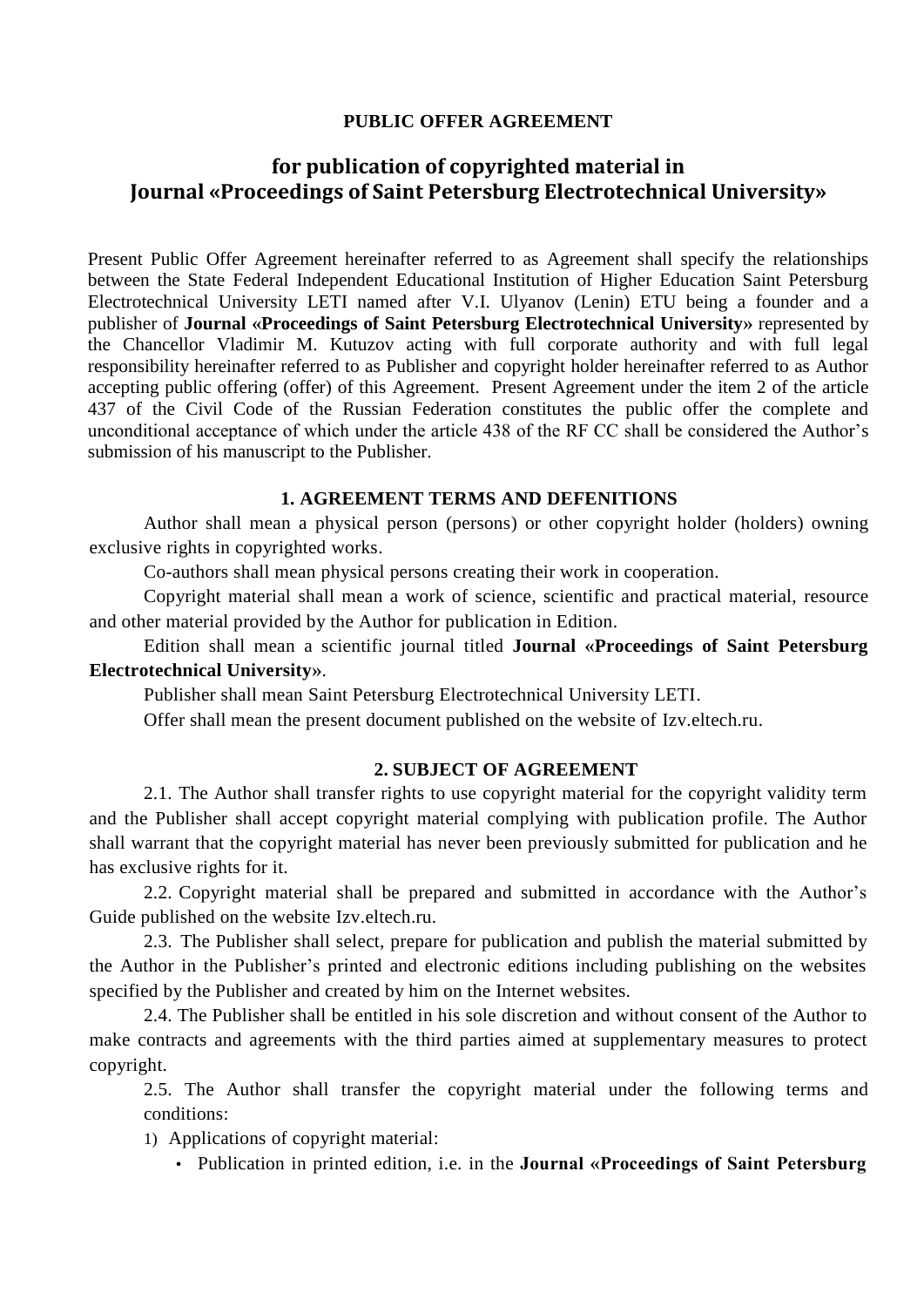#### **Electrotechnical University»**;

• Publication in network resources of the Publisher in the Internet and other network resources with which the Publisher has made appropriate agreements. The list of network resources with which the Publisher has made current agreements on publication shall be provided on the website Izv.eltech.ru.

2) Use of copyright material shall not be limited to specific territory;

3) In case of cancellation and termination of this Agreement the Publisher shall reserve and the Author shall confirm perpetual right of the Publisher to keep publishing copyright material in the Internet in accordance with the item 2.1. of this Agreement.

#### **3. RIGHTS AND OBLIGATIONS OF THE PARTIES**

3.1. The Author shall warrant that:

1) he possesses exclusive rights for copyright material.

2) copyright material provided under this Agreement respects the rights of the third party.

3) copyright material contains new, true and accurate information.

4) copyright material is free from information that is not subject to publishing in public media under applicable laws of the Russian Federation and its publishing and distribution shall not result in disclosure of secret (confidential) information (including state secrets). The Author shall be liable for lack of information that is not subject to publication in public media.

3.2. The Author shall agree and undertake to:

1) inform other Co-authors (copyright holders) on the terms and conditions of this Agreement and to obtain the consent of all co-authors (copyright holders) to its conclusion under the terms and conditions stipulated by this Agreement.

2) omit using electronic copy of copyright material prepared by the Publisher for commercial purposes and other editions without the Publisher's consent.

3) comply with the following ethical principles:

• the Author shall not submit copyright material sent to another journal and been under consideration as well as the article previously published in another journal.

• sending copyright material signed by the author (authors) shall be considered a compliance with the terms and conditions of this Agreement.

• the Author shall not submit copyright material devoted to the same research as the original publication. In case some elements of copyright material have been published in another article the Author shall make a reference to it and mention the key difference between his new work and the previous one. Moreover, the Author shall reveal the connection of new copyright material with the conclusions of the previous one. Word-for-word copying or paraphrasing of previous copyright material shall be inadmissible.

• borrowed fragments or statements shall be executed with obligatory reference to the original. Excess drawings, plagiarism of any kind (excerpts without quotation marks, paraphrasing or appropriating rights for the results of another person's research) shall be inadmissible. In such case the Publisher shall have right to follow the proposals of the Committee on Publication Ethics (COPE) for resolving such inequitable conduct situations.

• all persons taking part in creation of copyright material shall be named. All Co-Authors shall approve the final version of copyright material and agree with its publication.

• the Author shall reveal in his copyright material significant conflicts of interest that might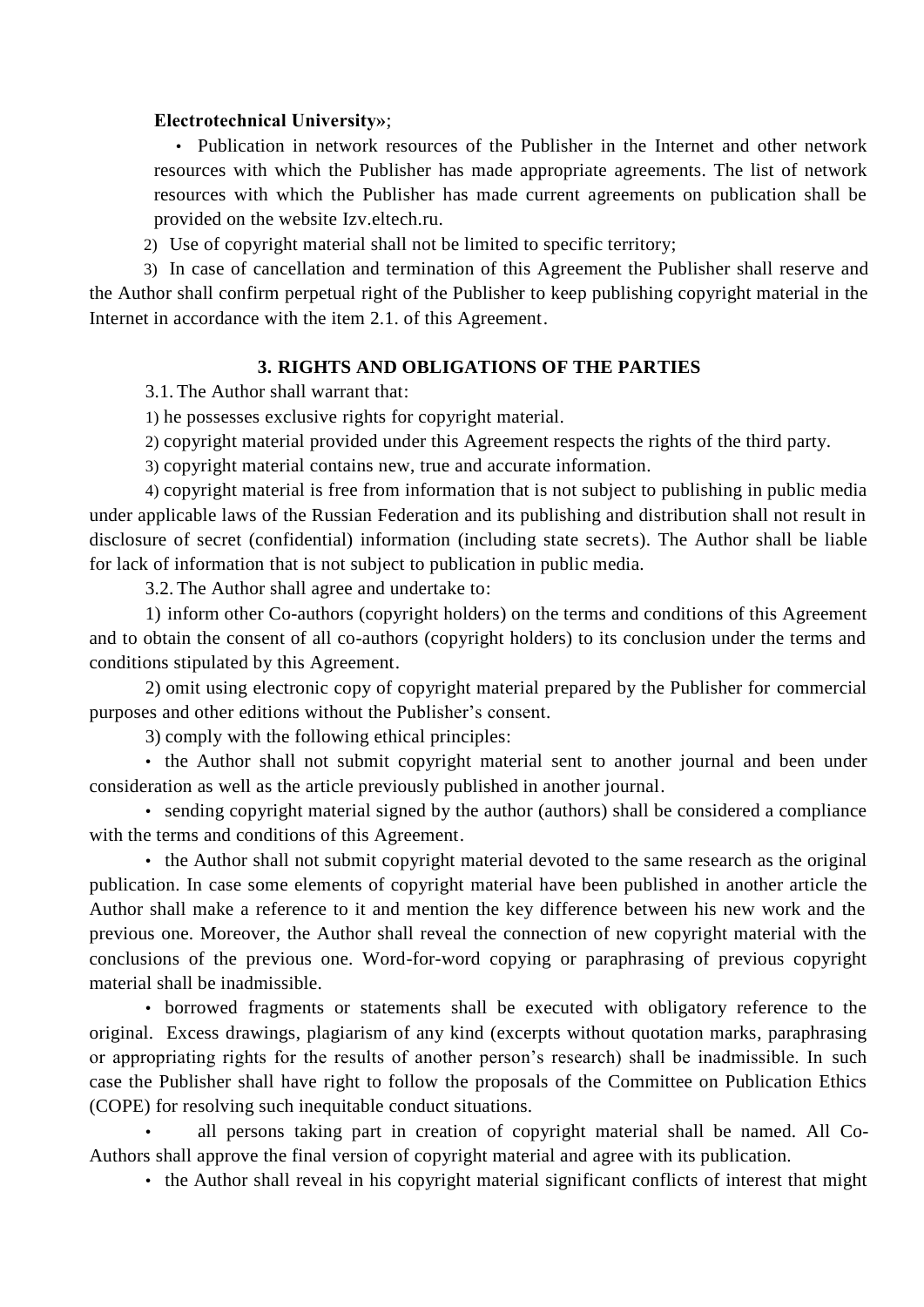influence the results or conclusions presented in copyright material. The Author shall specify all sources of financing copyright material.

• in case the Author finds significant mistakes or discrepancies in copyright material at the stage of its consideration or after its publication, he shall notify the Publisher about it within three working days.

• in the process of writing copyright material and working with the Publisher, the Author shall base on Author's guide provided on the website Izv.eltech.ru.

4) finalize copyright material in compliance with the Publisher's proposal over to the Publisher.

3.3. The Publisher shall agree and undertake to:

1) publish copyright material in compliance with the terms and conditions of this Agreement.

2) make reasonable corrections in copyright material and to provide layout of copyright material for the Author's approval.

3.4. The Publisher shall have the right to:

1) carry out technical and scientific editing of copyright material without changing its crucial issues.

2) carry out examination and reviewing of received copyright material and to offer the Author to make necessary changes prior to which no material shall be published.

3) make translation of copyright material into any languages.

4) establish rules (conditions) of copyright material acceptance and publication. The Publisher has exclusive right for selection and rejection of material submitted with the purpose of publication.

5) in his sole discretion introduce amendments to the terms and conditions of the Agreement and modify its issues publishing notification hereof in the Journal as well as on the website Izv.eltech.ru.

3.5. In all cases not specified and not stipulated by this Agreement the Parties shall be governed by the applicable laws in the Russian Federation.

# **4. PROCEDURE FOR CONCLUSION OF AGREEMENT AND ITS ALTERATION**

4.1. This agreement shall become effective on the date of publication of the text of this Agreement on the website of **Journal «Proceedings of Saint Petersburg Electrotechnical University»** as well as in the Internet and shall remain in force until revocation of the offer by the Publisher.

4.2. Conclusion of the Agreement by the Author, i.e. complete and unconditional acceptance by the Author (the accept) of the terms and conditions of the Agreement shall be sending of copyright material by post or email to the Publisher in person and the Publisher's registration of delivered copyright material.

The Publisher's mailing address is North West Scientific and Methodological Center, 5 Professor Popov Street, 197376, Saint Petersburg, Russia, (812) 234-02-23, e-mail: [izvestiya-leti@yandex.ru](mailto:izvestiya-leti@yandex.ru).

Copyright material sent to the Publisher shall not be returned.

4.3. This Agreement may be canceled prior to its expiry

1) by mutual consent of the Parties at any time before publishing copyright material in the Edition;

2) at the discretion of the Publisher in case copyright material fails to comply with the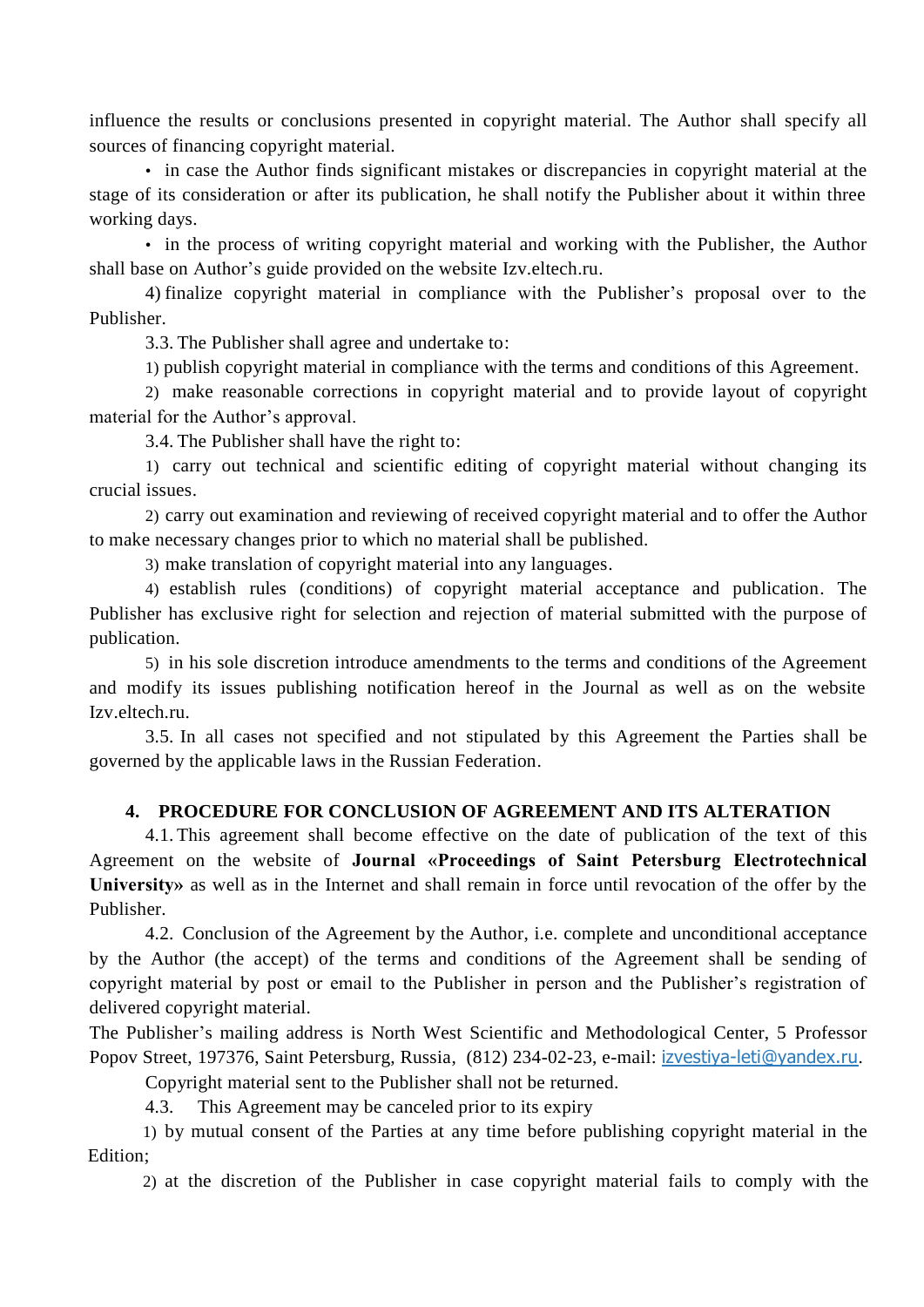requirements of the Publisher provided in the Author's guide published on the website Izv.eltech.ru, and/or otherwise cannot be published in the Edition. In this case the Publisher shall send to the Author his motivated refusal to the email address provided by the Author as his contact address;

3) on other grounds stipulated by the regulation of the Russian Federation and this Agreement.

4.4. All amendments made by the Publisher in this Agreement shall come into effect in 14 (fourteen) calendar days after making such amendments and publication on the website of the Edition Izv.eltech.ru of information on amendments made in the Agreement. In case of the Author's disagreement with the amendments of the terms and conditions of this Agreement the Author shall be entitled to send to the Publisher his written notification on repudiation of this Agreement prior to entry into force the amendments thereof. In the absence of the Author's written notification prior to entry in force the amendments to this Agreement the amendments shall be deemed accepted by the Author and the Agreement shall continue to have effect as amended.

#### **5. LIABILITY OF THE PARTIES**

5.1. The Parties are liable for failure to perform or improper performance of their obligations under this Agreement in accordance with the current laws of the Russian Federation.

5.2. All information provided by the Author is meant to be true and complete. In case of use of inaccurate information received from the Author the Publisher shall not be liable for adverse effect caused by provision of inaccurate information.

The Author on an independent basis shall take full responsibility for compliance with the laws in terms of advertising, copyright and related right protection, trademark and service mark protection, consumer right protection. In case of claiming the Publisher as to infringement of copyright and other rights for protected intellectual property and means of identification of the third parties the Author shall agree and undertake:

1) with immediate effect upon the receipt of the Publisher's notification to take measures for settling disputes with the third parties, in appropriate cases to join the litigation on the side of the Publisher and to take whatever actions are necessary on the purpose of elimination the Publisher from defendants;

2) to reimburse legal costs and expenses incurred resulted from application of injunctive relief and execution of judgment as well as other losses incurred by the Publisher due to the Author's failure to abide guarantee provided under this Agreement.

5.3.The Publisher shall in no way be responsible under this Agreement for:

1) any actions being whether direct or indirect result of the Author's actions

2) any Author's losses respective of whether the Publisher might anticipate the possibility of such losses or not.

5.4. The Publisher shall not be held liable for infringement of the terms and conditions of the Agreement in case it is caused by force majeure circumstances covering government authority actions (including state enactments), fire, flood, earthquake, other acts of God, blackouts and/or computer network failure, strikes, civil strife, disorders and any other circumstances that may influence the performance of this Agreement by the Publisher.

# **6. DISPUTE SETTLEMENT PROCEDURE**

6.1. Disputes and discrepancies shall be resolved by the Parties by means of negotiations and